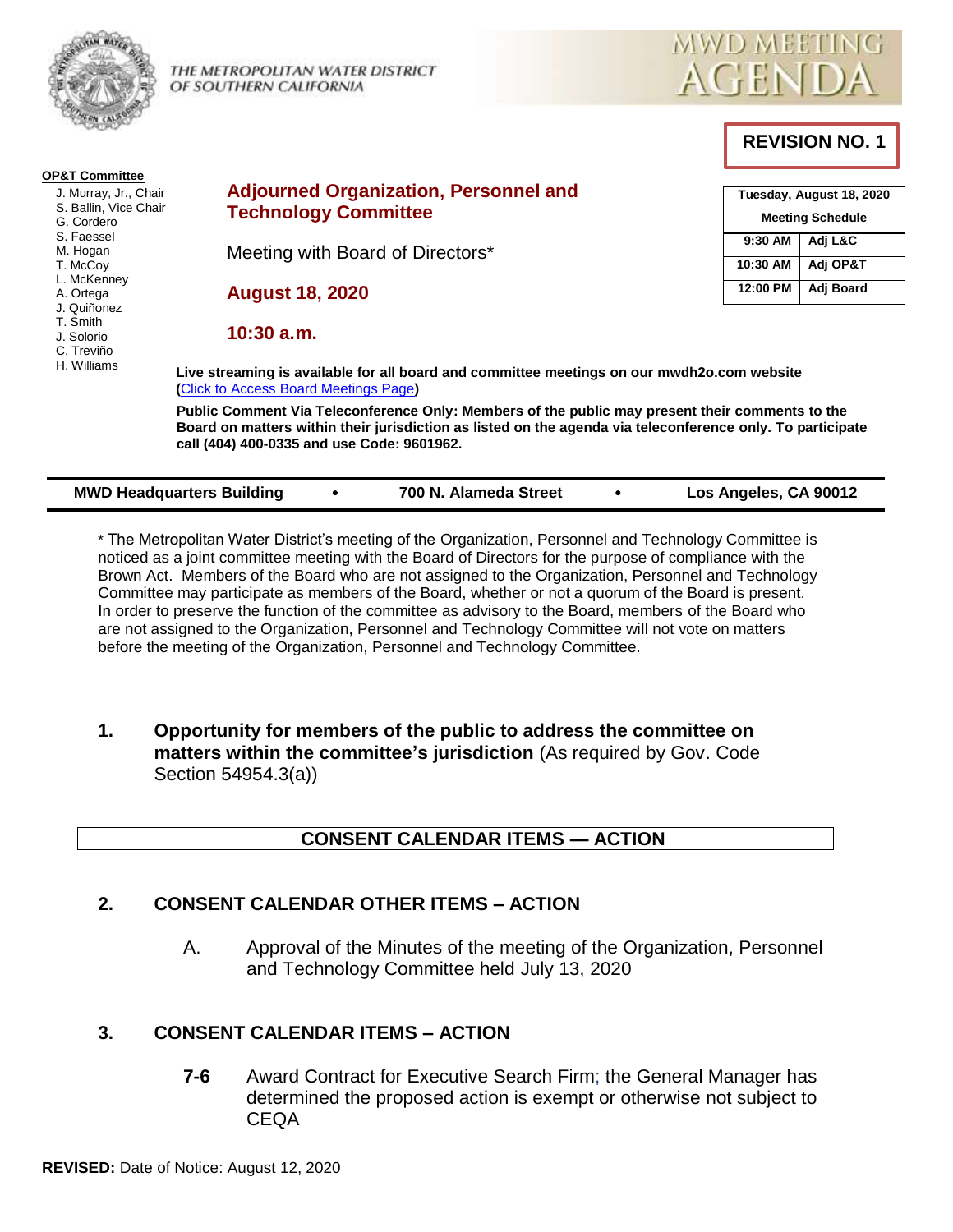**7-7** Authorize an agreement with SHI International Corp. in an amount not-to-exceed \$1,459,234 for the equipment purchase for the Backup Location for the Datacenter Modernization project; the General Manager has determined the proposed action is exempt or otherwise not subject to CEQA

**[Conference with Metropolitan Information Technology Unit Manager of the Program Management Office Alex Encarnacion, or designated agents on threats to public services or facilities; may be heard in closed session pursuant to Gov. Code Section 54957(a)]**

### **END OF CONSENT CALENDAR ITEMS**

## **4. OTHER BOARD ITEMS – ACTION**

None

#### **5. BOARD INFORMATION ITEMS**

None

#### **6. COMMITTEE ITEMS**

- **Deferred** a. Update on Equal Employment Opportunity Issues
	- b. Quarterly Cybersecurity Oral Update **[Conference with Metropolitan Cybersecurity Unit Manager of Information Technology, Jacob Margolis, or designated agents on threats to public services or facilities; to be heard in closed session pursuant to Gov. Code Section 54957 (a)]**

## **7. MANAGEMENT REPORT**

- a. Human Resources Manager's report
- b. Information Technology Manager's report